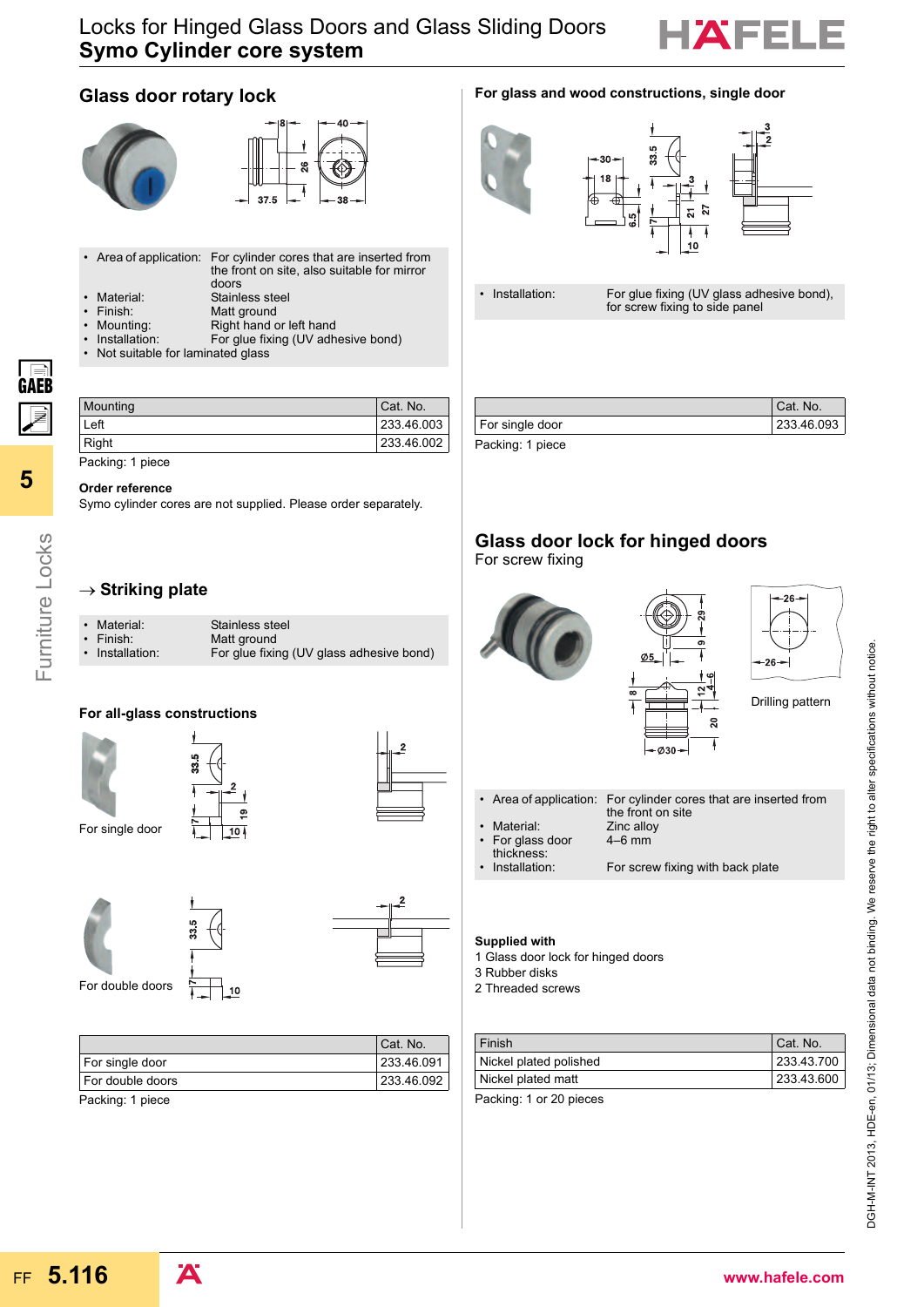

## Locks for Hinged Glass Doors and Glass Sliding Doors **Symo Cylinder core system**

## **Glass sliding door lock** For sliding doors 125 100  $\ddot{\mathbf{g}}$  $\mathbf{e}$  $\overline{\mathbf{z}}$ 7  $\emptyset$ 18 • Area of application: For cylinder cores that are inserted from the front on site • Material: Housing: Zinc alloy rack: Stainless steel • For glass door 4–7 mm thickness: Installation: Rack for clip fixing, cylinder for sliding onto rack **Installation For Infront glass sliding doors:** Rack is clamped onto the rear glass panel. Clip on lock and allow to engage in the rack. In order to unlock, thickness:<br>Closure travel: remove the lock from the rack and put aside. **Installation** 23.5 Finish Cat. No. Housing: Nickel plated matt 233.44.600 Packing: 1 or 20 pieces Glass gluing technique EFF 13.4  $2.5$ Symo cylinder cores ► FF 5.84

## Glass door cam lock







Drilling pattern

• Area of application: For cylinder cores that are inserted from the front on site Version: With straight cam<br>
Material: Zinc alloy Zinc alloy

4–10 mm

- For glass door
- 
- Closure travel:  $90^\circ$  cam, 180 $^\circ$  key (can be altered)<br>Installation: For screw fixing with hexagon nut
- 





For screw fixing with hexagon nut

Overlay mounting **Inset mounting** 

### **Supplied with**

- 1 Glass door cam lock
- 1 Cam
- 1 Fixing nut

1 Angled striking plate 1 Clamping plate

1 Clamping rosette

| Finish                 | Closure direction | Cat. No.   |
|------------------------|-------------------|------------|
| Nickel plated polished | A(D, F, G)        | 233.42.600 |
|                        | B(C, E, H)        | 233.42.610 |
| Nickel plated matt     | A(D, F, G)        | 233.42.700 |
|                        | B(C, E, H)        | 233.42.710 |

Packing: 1 or 20 pieces

| Furniture lock accessories                                                               | $\blacktriangleright$ FF 5 142 |
|------------------------------------------------------------------------------------------|--------------------------------|
| Information on cam lock closure travel and closure $\triangleright$ FF 5.83<br>direction |                                |
| Symo cylinder cores                                                                      | $\blacktriangleright$ FF 584   |

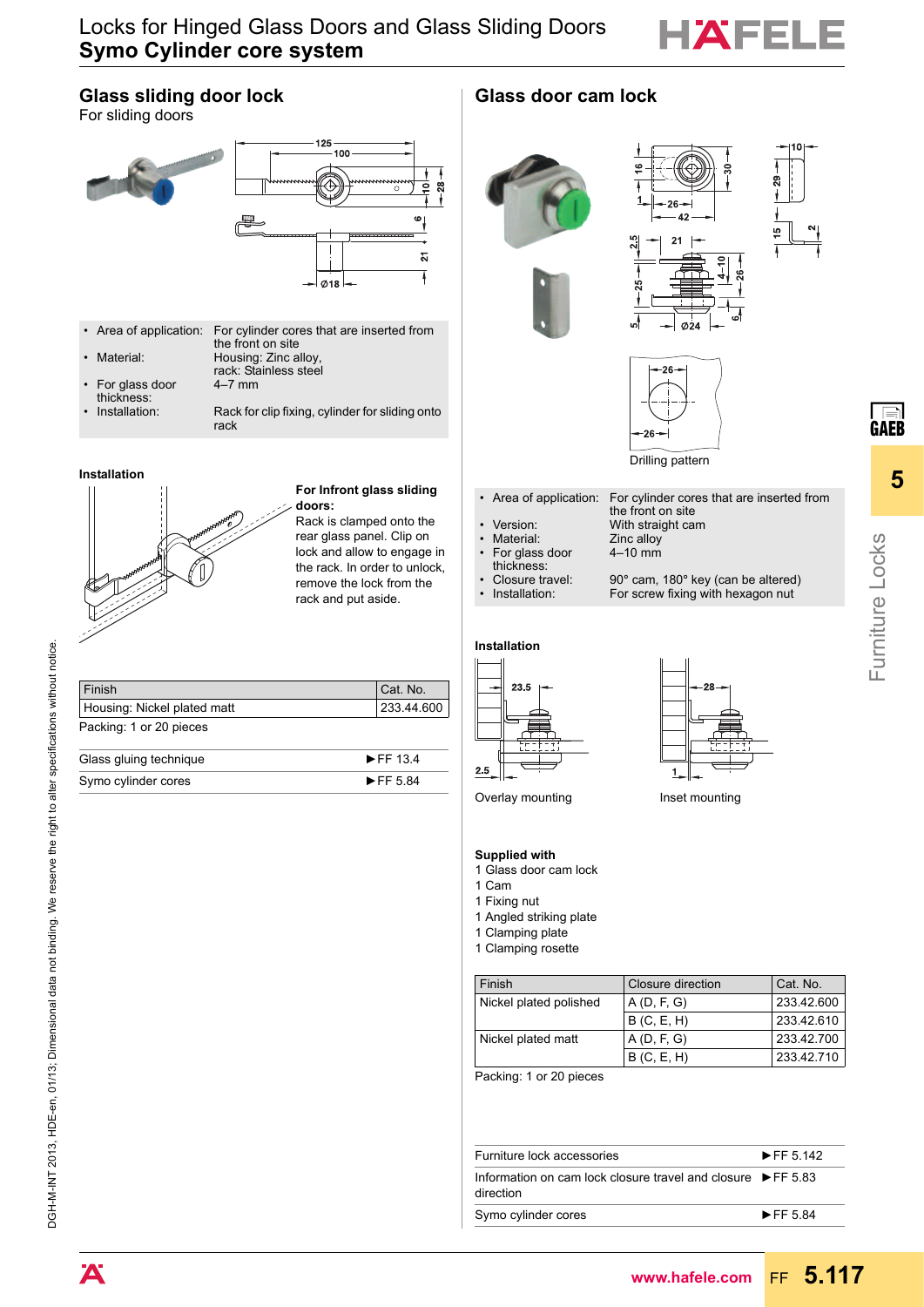

## $\rightarrow$  Closure plate and trim cap





Ø<sub>25.5</sub> M<sub>6</sub>  $^{1}$ 7  $42$ Rear clamping plate Front clamping plate



Drilling pattern for glass door cam lock, closure plate and trim cap



**5**

Furniture Locks

Furniture Locks

**GAEB** 



- 
- **B** Angled striking plate
- 

#### **Application**

Where glass double doors are used together with trim cap and closure plate, the following closure directions of the glass door cam lock are required:



Top left: **Closure** direction E

Top right: **Closure** direction F

**Closure** direction H

- Area of application: For Symo glass door cam lock, for double doors, for gap thickness max. 8 mm
	- Material: **Zinc** alloy
- For glass door thickness:

4–10 mm

#### **Supplied with**

- 2 Clamping plates
- 1 Clamping piece
- 1 M6 x 10 mm threaded screw (for glass thickness up to 8 mm)
- 1 M6 x 12 mm threaded screw (for glass thickness 8–10 mm)

| <b>Finish</b>          | Cat. No.   |
|------------------------|------------|
| Nickel plated polished | 233.40.712 |
| Nickel plated matt     | 233.40.610 |
|                        |            |

Packing: 1 or 20 pieces



A Glass door cam lock (closure direction F)

- 
- $\overline{C}$  Trim cap and closure plate

Bottom left: Closure direction G

Bottom right: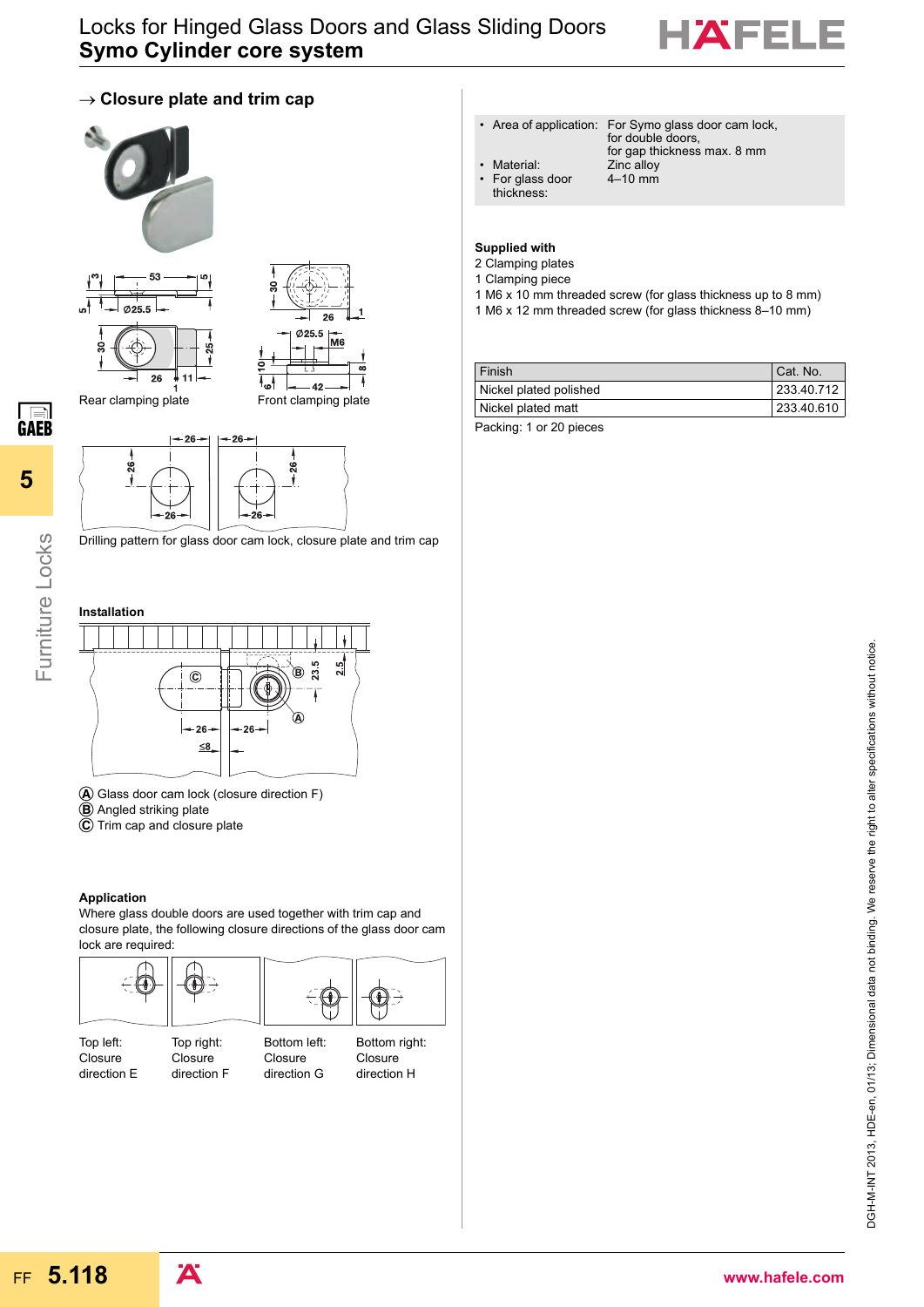

## **CAM Glass door cam lock**

For all-glass constructions

- 
- 
- 
- Locking system:<br>• Key change:
- 
- 
- Not suitable for laminated glass

• Material: Stainless steel<br>• Finish: Stainless steel<br>Matt ground • Finish: Matt ground<br>• Closure travel: 180° (withou • Closure travel: 180° (without key trap)<br>• Locking system: Plate cylinder • Key change: 200 different key changes are possible • Installation: For glue fixing (UV glass adhesive bond)









→ Double doors









 $\frac{5}{11}$ 



Overlay mounting lnset mounting

• For glass thickness: max. 12 mm

### **Supplied with**

- 1 Glass door cam lock
- 2 Keys
- 1 Set of installation instructions

|                              | Cat. No.   |
|------------------------------|------------|
| Keyed different              | 233.47.000 |
| Keyed alike (key change SG1) | 233.47.001 |
| المجاهل الاستحادات والمتحدث  |            |

Packing: 1 piece



• For glass thickness: max. 15 mm

#### **Supplied with**

- 1 Glass door cam lock
- 2 Keys
- 1 Set of installation instructions

|                              | Cat. No.   |
|------------------------------|------------|
| Keyed different              | 233.47.040 |
| Keyed alike (key change SG1) | 233.47.041 |
| Dooking: 1 nioco             |            |

Packing: 1 piece

| Furniture lock accessories | $\blacktriangleright$ FF 5.142 |
|----------------------------|--------------------------------|
| Glass gluing technique     | $\blacktriangleright$ FF 134   |
|                            |                                |

**Ø25** 

Furniture Locks